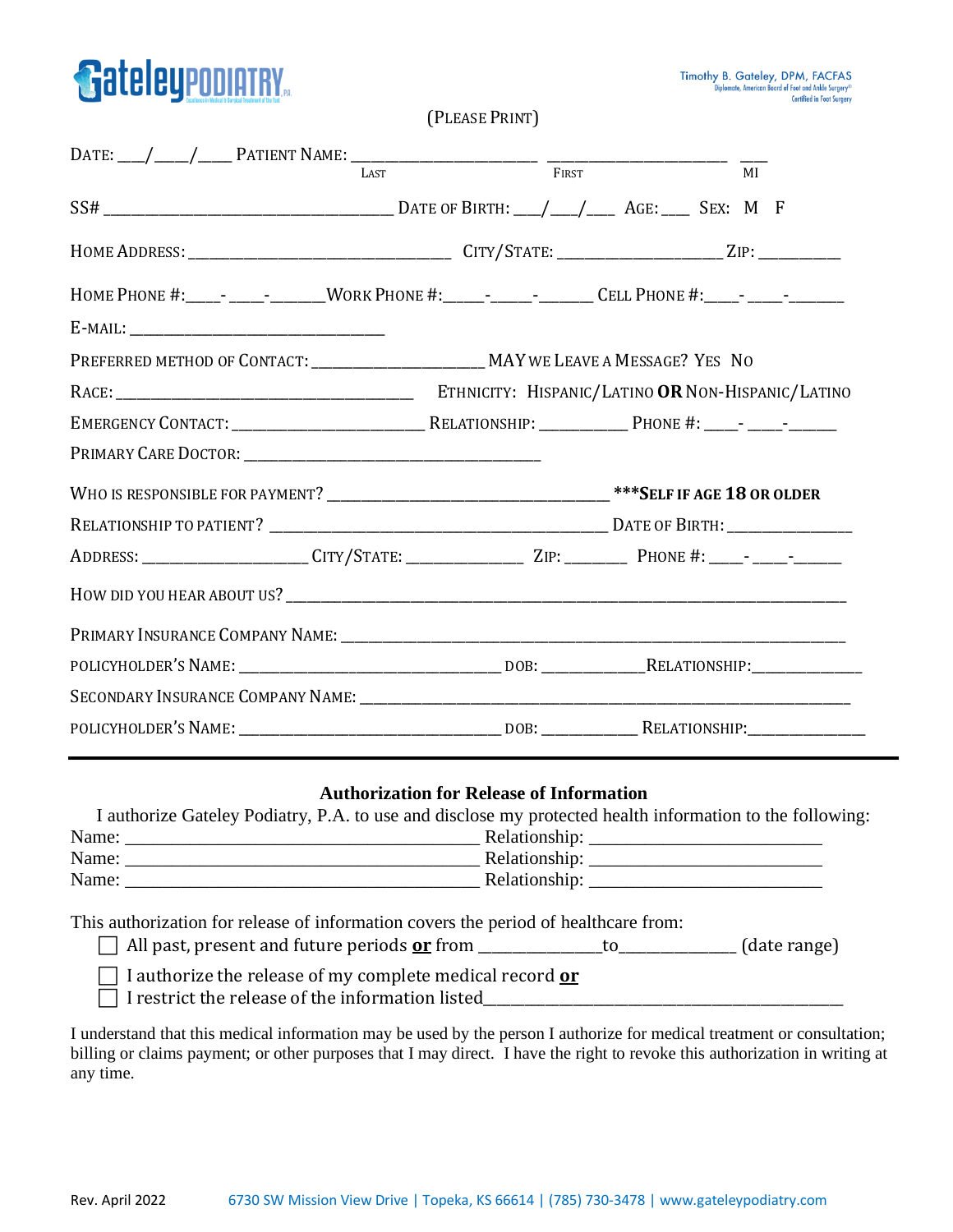| <b>PATIENT NAME:</b> |  |
|----------------------|--|
|----------------------|--|

| DOB: |  |  |
|------|--|--|
|      |  |  |

| <b>MEDICATIONS:</b> PLEASE LIST ALL MEDICATIONS YOU ARE CURRENTLY TAKING (INCLUDE PRESCRIPTIONS, OVER-      |             |                                                                                                                                                                                                                                                                                                                     |                        |
|-------------------------------------------------------------------------------------------------------------|-------------|---------------------------------------------------------------------------------------------------------------------------------------------------------------------------------------------------------------------------------------------------------------------------------------------------------------------|------------------------|
| THE-COUNTER MEDS AND HERBAL SUPPLEMENTS)                                                                    |             |                                                                                                                                                                                                                                                                                                                     |                        |
| <b>NAME</b>                                                                                                 | <b>DOSE</b> |                                                                                                                                                                                                                                                                                                                     | HOW OFTEN DO YOU TAKE? |
|                                                                                                             |             |                                                                                                                                                                                                                                                                                                                     |                        |
|                                                                                                             |             |                                                                                                                                                                                                                                                                                                                     |                        |
|                                                                                                             |             |                                                                                                                                                                                                                                                                                                                     |                        |
| 5)                                                                                                          |             |                                                                                                                                                                                                                                                                                                                     |                        |
|                                                                                                             |             |                                                                                                                                                                                                                                                                                                                     |                        |
|                                                                                                             |             |                                                                                                                                                                                                                                                                                                                     |                        |
|                                                                                                             |             |                                                                                                                                                                                                                                                                                                                     |                        |
|                                                                                                             |             |                                                                                                                                                                                                                                                                                                                     |                        |
|                                                                                                             |             |                                                                                                                                                                                                                                                                                                                     |                        |
|                                                                                                             |             |                                                                                                                                                                                                                                                                                                                     |                        |
| $\Box$ NO KNOWN DRUG ALLERGIES                                                                              |             |                                                                                                                                                                                                                                                                                                                     |                        |
| <b>SURGERIES:</b> PLEASE LIST ALL PRIOR SURGERIES:           NO PRIOR SURGERIES                             |             |                                                                                                                                                                                                                                                                                                                     |                        |
| <b>TYPE OF SURGERY</b><br><b>DATE</b>                                                                       |             | <b>TYPE OF SURGERY</b>                                                                                                                                                                                                                                                                                              | <b>DATE</b>            |
|                                                                                                             |             |                                                                                                                                                                                                                                                                                                                     |                        |
|                                                                                                             |             |                                                                                                                                                                                                                                                                                                                     |                        |
|                                                                                                             |             |                                                                                                                                                                                                                                                                                                                     |                        |
| <b>SOCIAL HISTORY:</b>                                                                                      |             |                                                                                                                                                                                                                                                                                                                     |                        |
| MARITAL STATUS: SINGLE MARRIED PARTNERED SEPARATED DIVORCED WIDOWED                                         |             |                                                                                                                                                                                                                                                                                                                     |                        |
| USE OF ALCOHOL: $\Box$ Never $\Box$ NO LONGER USE $\Box$ HISTORY OF ALCOHOL ABUSE                           |             |                                                                                                                                                                                                                                                                                                                     |                        |
| □ CURRENT USE - TYPE _____________ □ RARE □ SOCIALLY □ MODERATE □ DAILY                                     |             |                                                                                                                                                                                                                                                                                                                     |                        |
| USE OF TOBACCO: $\Box$ NEVER $\Box$ QUIT - HOW LONG AGO? ________ $\Box$ SMOKE ___ PACKS/DAY FOR ___ YEARS  |             |                                                                                                                                                                                                                                                                                                                     |                        |
|                                                                                                             |             |                                                                                                                                                                                                                                                                                                                     |                        |
| □ CURRENT USE - TYPE ____________ □ RARE □ OCCASIONAL □ MODERATE □ DAILY                                    |             |                                                                                                                                                                                                                                                                                                                     |                        |
|                                                                                                             |             |                                                                                                                                                                                                                                                                                                                     |                        |
|                                                                                                             |             |                                                                                                                                                                                                                                                                                                                     |                        |
|                                                                                                             |             |                                                                                                                                                                                                                                                                                                                     |                        |
| STUDENT: NO TYES FULL-TIME PART-TIME                                                                        |             |                                                                                                                                                                                                                                                                                                                     |                        |
| EXERCISE: $\Box$ NEVER $\Box$ RARE $\Box$ OCCASIONAL $\Box$ WEEKLY $\Box$ SEVERAL TIMES A WEEK $\Box$ DAILY |             |                                                                                                                                                                                                                                                                                                                     |                        |
|                                                                                                             |             |                                                                                                                                                                                                                                                                                                                     |                        |
| DO YOU HAVE A LEGAL GUARDIAN OR HEALTHCARE POWER OF ATTORNEY? YES NO                                        |             |                                                                                                                                                                                                                                                                                                                     |                        |
| DO YOU HAVE A LIVING WILL? YES NO POWER OF ATTORNEY: ___________________________                            |             |                                                                                                                                                                                                                                                                                                                     |                        |
|                                                                                                             |             | $\frac{1}{2}$ $\frac{1}{2}$ $\frac{1}{2}$ $\frac{1}{2}$ $\frac{1}{2}$ $\frac{1}{2}$ $\frac{1}{2}$ $\frac{1}{2}$ $\frac{1}{2}$ $\frac{1}{2}$ $\frac{1}{2}$ $\frac{1}{2}$ $\frac{1}{2}$ $\frac{1}{2}$ $\frac{1}{2}$ $\frac{1}{2}$ $\frac{1}{2}$ $\frac{1}{2}$ $\frac{1}{2}$ $\frac{1}{2}$ $\frac{1}{2}$ $\frac{1}{2}$ |                        |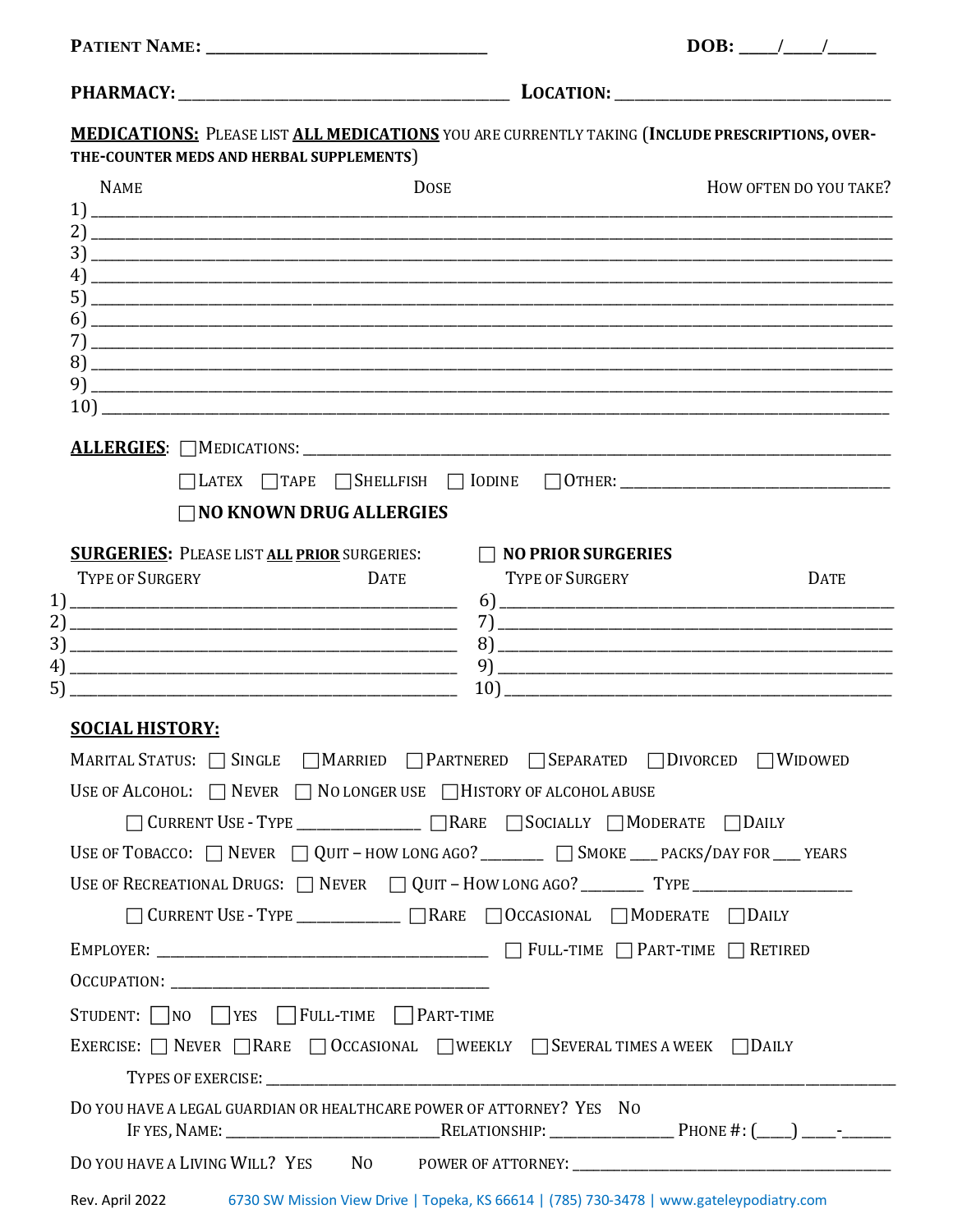# **YOUR MEDICAL HISTORY: SHOE SIZE:\_\_\_\_\_\_\_\_\_**

## **HAVE YOU <u>EVER</u> HAD ANY OF THE FOLLOWING? NO SIGNIFICANT PAST MEDICAL HISTORY**

| <b>ABNORMAL BLEEDING</b> |   | N | <b>GOUT</b>                  |   | N | <b>LUNG DISEASE</b>        | ٦T             | N |
|--------------------------|---|---|------------------------------|---|---|----------------------------|----------------|---|
| <b>ACID REFLUX</b>       | v | N | <b>HEART ATTACK</b>          |   | N | NEUROPATHY                 | v              | N |
| ANEMIA                   |   | N | <b>HEART DISEASE/FAILURE</b> | Y | N | <b>POLIO</b>               | v              | N |
| ARTHRITIS                |   | N | <b>HEPATITIS</b>             |   | N | <b>RHEUMATIC FEVER</b>     |                | N |
| ASTHMA                   | v | N | <b>HIGH BLOOD PRESSURE</b>   |   | N | <b>SICKLE CELL DISEASE</b> | R Z            | N |
| <b>BACK PAIN</b>         |   | N | <b>HIGH CHOLESTEROL</b>      |   | N | <b>SKIN DISORDER</b>       |                | N |
| <b>BLOOD CLOTS</b>       |   | N | $HIV+ / AIDS$                |   | N | <b>SLEEP APNEA</b>         |                | N |
| <b>BLOOD TRANSFUSION</b> | v | N | <b>KIDNEY DISEASE</b>        |   | N | <b>STOMACH ULCERS</b>      | $\overline{ }$ | N |
| <b>CANCER</b>            | v | N | <b>LIVER DISEASE</b>         |   | N | <b>STROKE</b>              | $\overline{ }$ | N |
| FIBROMYALGIA             |   | N | <b>LOW BLOOD PRESSURE</b>    |   | N | <b>THYROID DISEASE</b>     |                | N |

| Abnormal Bleeding        |    | N | GOUT                         |              | N | LUNG DISEASE               | - N         |
|--------------------------|----|---|------------------------------|--------------|---|----------------------------|-------------|
| <b>ACID REFLUX</b>       |    | N | <b>HEART ATTACK</b>          |              | N | <b>NEUROPATHY</b>          | $\mathbf N$ |
| Anemia                   | ٦z | N | <b>HEART DISEASE/FAILURE</b> | Y            | N | <b>POLIO</b>               | N           |
| ARTHRITIS                |    | N | <b>HEPATITIS</b>             |              | N | <b>RHEUMATIC FEVER</b>     | N           |
| Asthma                   | ٦z | N | <b>HIGH BLOOD PRESSURE</b>   |              | N | <b>SICKLE CELL DISEASE</b> | N           |
| <b>BACK PAIN</b>         |    | N | HIGH CHOLESTEROL             | v            | N | <b>SKIN DISORDER</b>       | N           |
| <b>BLOOD CLOTS</b>       |    | N | $HIV+ / AIDS$                |              | N | <b>SLEEP APNEA</b>         | $\mathbf N$ |
| <b>BLOOD TRANSFUSION</b> |    | N | <b>KIDNEY DISEASE</b>        |              | N | <b>STOMACH ULCERS</b>      | N           |
| CANCER                   | v  | N | <b>LIVER DISEASE</b>         | $\mathbf{v}$ | N | <b>STROKE</b>              | N           |
| FIBROMYALGIA             |    | N | <b>LOW BLOOD PRESSURE</b>    |              | N | <b>THYROID DISEASE</b>     | N           |
|                          |    |   |                              |              |   |                            |             |

| <b>LUNG DISEASE</b>        | Y | N |
|----------------------------|---|---|
| <b>NEUROPATHY</b>          | Y | N |
| POLIO                      | Y | N |
| <b>RHEUMATIC FEVER</b>     | Y | N |
| <b>SICKLE CELL DISEASE</b> | Y | N |
| <b>SKIN DISORDER</b>       | Y | N |
| <b>SLEEP APNEA</b>         | Y | N |
| <b>STOMACH ULCERS</b>      | Y | N |
| <b>STROKE</b>              | Y | N |
| <b>THYROID DISEASE</b>     |   |   |

OTHER MEDICAL PROBLEMS:\_\_\_\_\_\_\_\_\_\_\_\_\_\_\_\_\_\_\_\_\_\_\_\_\_\_\_\_\_\_\_\_\_\_\_\_\_\_\_\_\_\_\_\_\_\_\_\_\_\_\_\_\_\_\_\_\_\_\_\_\_\_\_\_\_\_\_\_\_\_\_\_\_\_\_\_\_\_\_\_\_\_\_\_\_\_\_\_\_\_\_\_\_\_\_\_\_\_\_

DO YOU HAVE DIABETES? YES (TYPE 1 / TYPE 2) NO

MOST RECENT BLOOD GLUCOSE:\_\_\_\_\_\_\_\_\_MG/DL A1C:\_\_\_\_\_\_\_\_\_%

DR. MANAGING YOUR DIABETES:\_\_\_\_\_\_\_\_\_\_\_\_\_\_\_\_\_\_\_\_\_\_\_\_\_\_\_\_\_\_\_\_\_\_\_\_\_ MOST RECENT APPOINTMENT\_\_\_\_\_\_\_\_\_\_\_\_\_\_\_\_\_\_\_\_\_\_\_\_\_\_\_

*WOMEN*: ARE YOU PREGNANT OR POSSIBLY PREGNANT? YES NO

## **REVIEW OF SYSTEMS**: CIRCLE ALL THAT APPLY AT THE *PRESENT TIME***:**

| <b>CONSTITUTIONAL:</b>   | <b>FEVER</b>            | <b>CHILLS</b>                    | <b>HEADACHE</b>                                              |                     |                       |  |
|--------------------------|-------------------------|----------------------------------|--------------------------------------------------------------|---------------------|-----------------------|--|
| <b>EYES:</b>             | <b>BLURRED VISION</b>   | <b>SENSITIVITY TO LIGHT</b>      | <b>WATERY EYES</b>                                           |                     |                       |  |
| EARS/NOSE/THROAT:        | <b>DRAINAGE</b>         | CONGESTION                       | <b>DIFFICULTY</b><br><b>RINGING</b><br>SWALLOWING<br>IN EARS |                     |                       |  |
| <b>INTEGUMENTARY:</b>    | <b>SKIN RASH</b>        | <b>BOILS</b>                     | PERSISTENT<br><b>ITCH</b>                                    | <b>CALLOUS</b>      |                       |  |
| <b>MUSCULOSKELETAL:</b>  | <b>JOINT PAIN</b>       | <b>POINT TENDERNESS</b>          | <b>BACK PAIN</b>                                             | <b>HEEL</b><br>PAIN | <b>MUSCLE</b><br>PAIN |  |
| NEUROLOGICAL:            | <b>TREMORS</b>          | <b>DIZZY SPELLS</b>              | TINGLING                                                     | <b>NUMBNESS</b>     |                       |  |
| <b>GENITOURINARY:</b>    | <b>URINE RETENTION</b>  | PAINFUL URINATION                | <b>URINARY</b><br><b>FREQUENCY</b>                           |                     |                       |  |
| <b>ENDOCRINE:</b>        | <b>EXCESSIVE THIRST</b> | TOO HOT/COLD                     | TIRED/SLUGGISH                                               |                     |                       |  |
| <b>RESPIRATORY:</b>      | WHEEZING                | <b>FREQUENT COUGH</b>            | <b>SHORTNESS OF BREATH</b>                                   |                     |                       |  |
| <b>GASTROINTESTINAL:</b> | <b>ABDOMINAL PAIN</b>   | NAUSEA/VOMITING                  | INDIGESTION/<br><b>HEARTBURN</b>                             |                     |                       |  |
| CARDIOVASCULAR:          | <b>CHEST PAIN</b>       | <b>PALPITATIONS</b>              | IRREGULAR<br><b>HEARTBEAT</b>                                |                     |                       |  |
| <b>HEMATOLOGIC:</b>      | <b>SWOLLEN GLANDS</b>   | <b>BLOOD CLOTTING</b><br>PROBLEM |                                                              |                     |                       |  |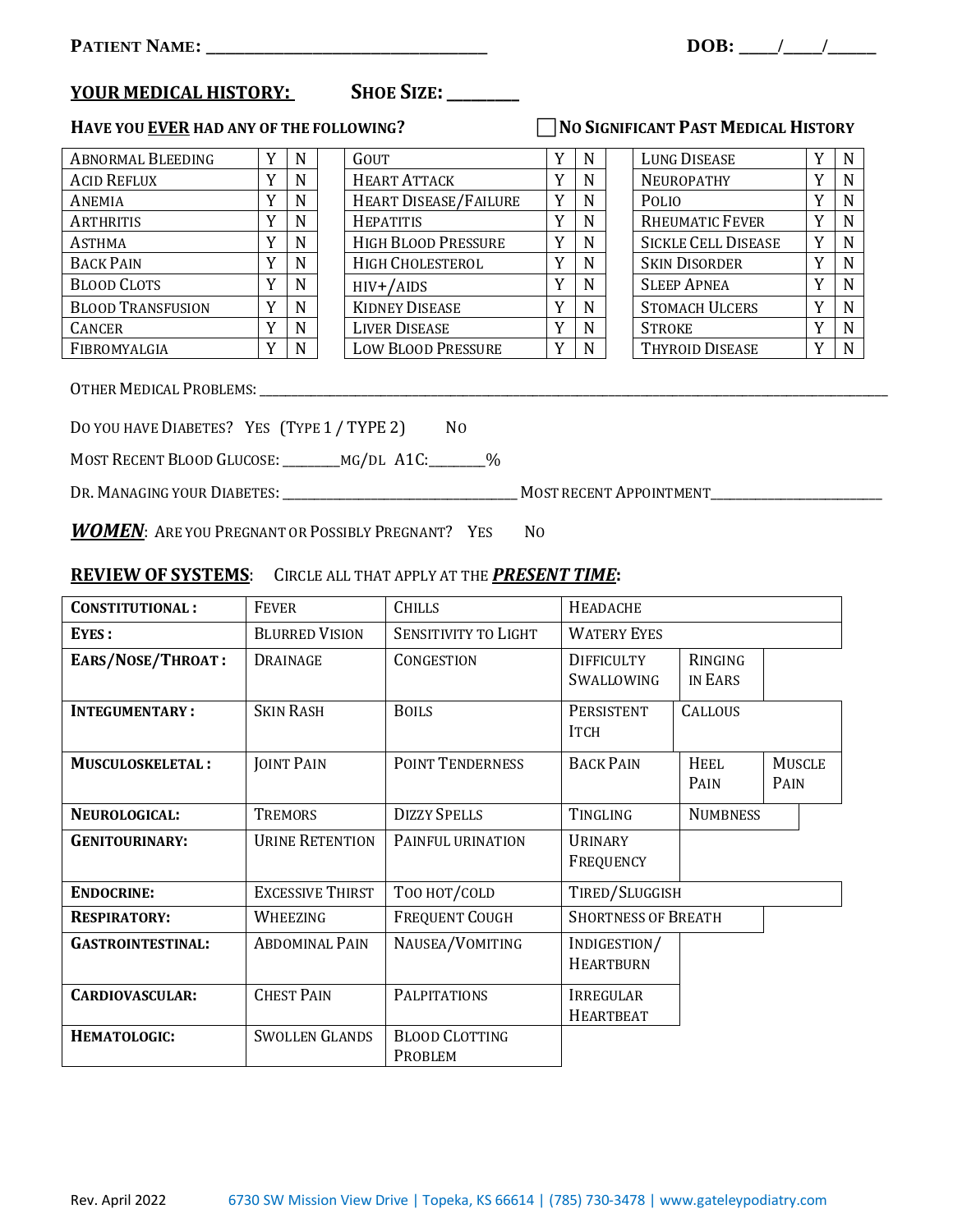**NO SIGNIFICANT FAMILY HISTORY**

#### **FAMILY HISTORY:** DOES ANYONE IN YOUR FAMILY **HAVE OR HAD** ANY OF THE FOLLOWING?

# **\*\*** *PLEASE SPECIFY RELATIONSHP* (**MOTHER, FATHER, SISTER, BROTHER, ETC.**)

| <b>ABNORMAL BLEEDING</b> | GOUT                         | <b>LUNG DISEASE</b>        |
|--------------------------|------------------------------|----------------------------|
| <b>ACID REFLUX</b>       | <b>HEART ATTACK</b>          | <b>NEUROPATHY</b>          |
| ANEMIA                   | <b>HEART DISEASE/FAILURE</b> | POLIO                      |
| ARTHRITIS                | <b>HEPATITIS</b>             | <b>RHEUMATIC FEVER</b>     |
| <b>ASTHMA</b>            | <b>HIGH BLOOD PRESSURE</b>   | <b>SICKLE CELL DISEASE</b> |
| <b>BACK PAIN</b>         | HIGH CHOLESTEROL             | <b>SKIN DISORDER</b>       |
| <b>BLOOD CLOTS</b>       | $HIV+}/AIDS$                 | <b>SLEEP APNEA</b>         |
| <b>CANCER</b>            | <b>KIDNEY DISEASE</b>        | <b>STOMACH ULCERS</b>      |
| <b>DIABETES</b>          | <b>LIVER DISEASE</b>         | <b>STROKE</b>              |
| FIBROMYALGIA             | <b>LOW BLOOD PRESSURE</b>    | <b>THYROID DISEASE</b>     |
|                          |                              |                            |

OTHER PROBLEMS:\_\_\_\_\_\_\_\_\_\_\_\_\_\_\_\_\_\_\_\_\_\_\_\_\_\_\_\_\_\_\_\_\_\_\_\_\_\_\_\_\_\_\_\_\_\_\_\_\_\_\_\_\_\_\_\_\_\_\_\_\_\_\_\_\_\_\_\_\_\_\_\_\_\_\_\_\_\_\_\_\_\_\_\_\_\_\_\_\_\_\_\_\_\_

### **CURRENT PROBLEM:**

WHAT SPECIFIC PROBLEM BRINGS YOU TO OUR OFFICE TODAY? \_\_\_\_\_\_\_\_\_\_\_\_\_\_\_\_\_\_\_\_\_\_\_\_\_\_\_\_\_\_\_\_\_\_\_\_\_\_\_\_\_\_\_\_\_\_\_\_\_\_

WHERE IS THE PAIN/PROBLEM LOCATED? PLEASE MARK ON THE PICTURES BELOW.

| <b>LEFT FOOT</b>      |                                                        | <b>RIGHT FOOT</b>                                                                                                        |                       |  |  |  |  |
|-----------------------|--------------------------------------------------------|--------------------------------------------------------------------------------------------------------------------------|-----------------------|--|--|--|--|
| TOP OF FOOT           | <b>BOTTOM OF FOOT</b>                                  | <b>BOTTOM OF FOOT</b>                                                                                                    | TOP OF FOOT           |  |  |  |  |
|                       |                                                        |                                                                                                                          |                       |  |  |  |  |
| <b>INSIDE OF FOOT</b> | <b>OUTSIDE OF FOOT</b>                                 | <b>OUTSIDE OF FOOT</b>                                                                                                   | <b>INSIDE OF FOOT</b> |  |  |  |  |
|                       | DID YOUR PAIN OR PROBLEM: $\Box$ BEGIN ALL OF A SUDDEN | HOW LONG AGO DID THIS PROBLEM FIRST START? _________ DAYS / WEEKS / MONTHS / YEARS<br><b>GRADUALLY DEVELOP OVER TIME</b> |                       |  |  |  |  |
|                       | How would you describe your pain? $\Box$ No pain       | <b>SHARP</b><br>DULL<br>$\Box$ ACHING<br>$\Box$                                                                          | <b>BURNING</b>        |  |  |  |  |
| RADIATING             | ∏TCHING<br><b>STABBING</b>                             | <b>OTHER</b>                                                                                                             |                       |  |  |  |  |
|                       |                                                        |                                                                                                                          |                       |  |  |  |  |